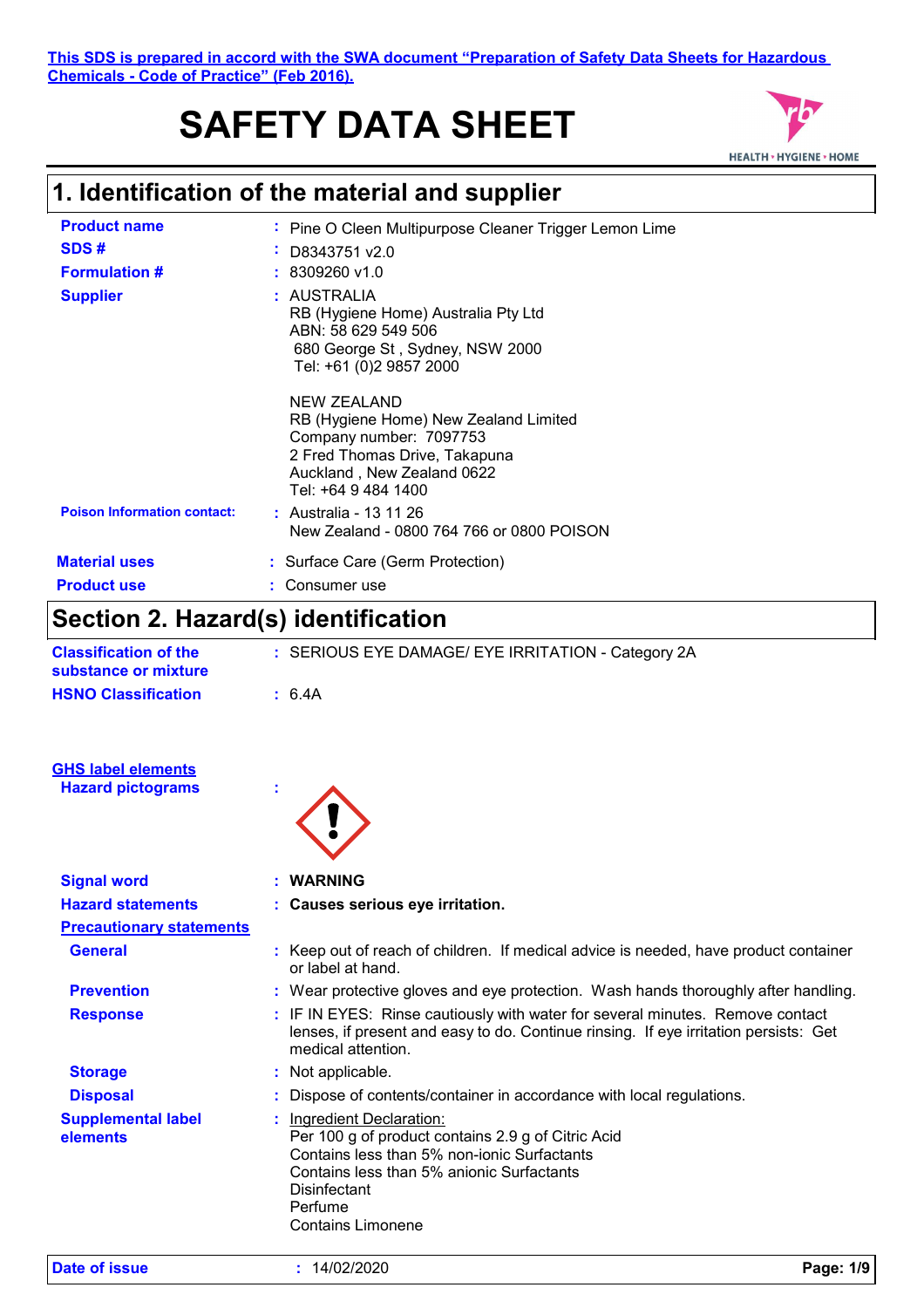# **Section 2. Hazard(s) identification**

**Recommendations :** No known significant effects or critical hazards.

**Other hazards which do not :** None known. **result in classification**

# **Section 3. Composition and ingredient information**

**Substance/mixture :**

: Mixture

| <b>Ingredient name</b>             | $\%$ (w/w) | <b>CAS number</b> |
|------------------------------------|------------|-------------------|
| sodium hypochlorite                | 3≥ ا       | 7681-52-9         |
| Citric acid                        | ∣≤3        | 77-92-9           |
| Linear Alkylbenzene Sulphonic Acid | 3≥ ا       | 85536-14-7        |

 **Other Non-hazardous ingredients to 100%**

**Occupational exposure limits, if available, are listed in Section 8.**

### **Section 4. First aid measures**

### **Description of necessary first aid measures**

| <b>Eye contact</b>  | : Immediately flush eyes with plenty of water, occasionally lifting the upper and lower<br>eyelids. Check for and remove any contact lenses. Continue to rinse for at least 10<br>minutes. Get medical attention.                                                                                                                                                                                                                                                                                                                                                                                                                                                                                                                                                                                                            |
|---------------------|------------------------------------------------------------------------------------------------------------------------------------------------------------------------------------------------------------------------------------------------------------------------------------------------------------------------------------------------------------------------------------------------------------------------------------------------------------------------------------------------------------------------------------------------------------------------------------------------------------------------------------------------------------------------------------------------------------------------------------------------------------------------------------------------------------------------------|
| <b>Inhalation</b>   | : Remove victim to fresh air and keep at rest in a position comfortable for breathing.<br>If not breathing, if breathing is irregular or if respiratory arrest occurs, provide<br>artificial respiration or oxygen by trained personnel. It may be dangerous to the<br>person providing aid to give mouth-to-mouth resuscitation. Get medical attention if<br>adverse health effects persist or are severe. If unconscious, place in recovery<br>position and get medical attention immediately. Maintain an open airway. Loosen<br>tight clothing such as a collar, tie, belt or waistband.                                                                                                                                                                                                                                 |
| <b>Skin contact</b> | : Flush contaminated skin with plenty of water. Remove contaminated clothing and<br>shoes. Get medical attention if symptoms occur. Wash clothing before reuse.<br>Clean shoes thoroughly before reuse.                                                                                                                                                                                                                                                                                                                                                                                                                                                                                                                                                                                                                      |
| <b>Ingestion</b>    | : Wash out mouth with water. Remove dentures if any. Remove victim to fresh air<br>and keep at rest in a position comfortable for breathing. If material has been<br>swallowed and the exposed person is conscious, give small quantities of water to<br>drink. Stop if the exposed person feels sick as vomiting may be dangerous. Do not<br>induce vomiting unless directed to do so by medical personnel. If vomiting occurs,<br>the head should be kept low so that vomit does not enter the lungs. Get medical<br>attention if adverse health effects persist or are severe. Never give anything by<br>mouth to an unconscious person. If unconscious, place in recovery position and get<br>medical attention immediately. Maintain an open airway. Loosen tight clothing such<br>as a collar, tie, belt or waistband. |

| Most important symptoms/effects, acute and delayed |                                                                                            |           |  |
|----------------------------------------------------|--------------------------------------------------------------------------------------------|-----------|--|
| <b>Potential acute health effects</b>              |                                                                                            |           |  |
| <b>Eye contact</b>                                 | : Causes serious eye irritation.                                                           |           |  |
| <b>Inhalation</b>                                  | : No known significant effects or critical hazards.                                        |           |  |
| <b>Skin contact</b>                                | : No known significant effects or critical hazards.                                        |           |  |
| <b>Ingestion</b>                                   | : No known significant effects or critical hazards.                                        |           |  |
| <b>Over-exposure signs/symptoms</b>                |                                                                                            |           |  |
| <b>Eye contact</b>                                 | : Adverse symptoms may include the following:<br>pain or irritation<br>watering<br>redness |           |  |
| <b>Inhalation</b>                                  | : No specific data.                                                                        |           |  |
| Date of issue                                      | 14/02/2020                                                                                 | Page: 2/9 |  |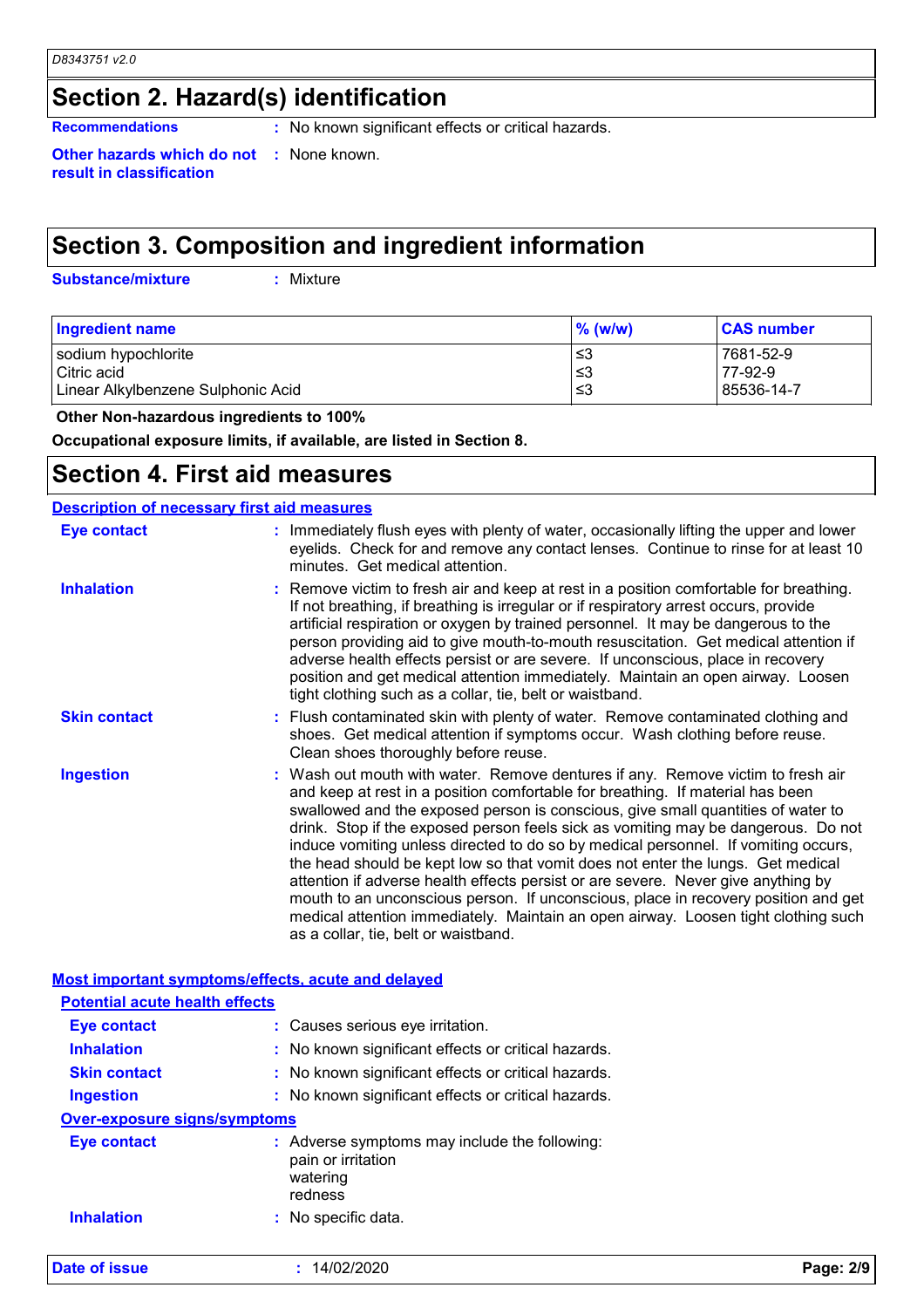# **Section 4. First aid measures**

| <b>Skin contact</b>               | : No specific data.                                                                                                                                                           |
|-----------------------------------|-------------------------------------------------------------------------------------------------------------------------------------------------------------------------------|
| <b>Ingestion</b>                  | : No specific data.                                                                                                                                                           |
|                                   |                                                                                                                                                                               |
|                                   | Indication of immediate medical attention and special treatment needed, if necessary                                                                                          |
| <b>Notes to physician</b>         | : Treat symptomatically. Contact poison treatment specialist immediately if large<br>quantities have been ingested or inhaled.                                                |
| <b>Specific treatments</b>        | : No specific treatment.                                                                                                                                                      |
| <b>Protection of first-aiders</b> | : No action shall be taken involving any personal risk or without suitable training. It<br>may be dangerous to the person providing aid to give mouth-to-mouth resuscitation. |

### **See toxicological information (Section 11)**

# **Section 5. Fire-fighting measures**

| <b>Extinguishing media</b>                             |                                                                                                                                                                                                     |
|--------------------------------------------------------|-----------------------------------------------------------------------------------------------------------------------------------------------------------------------------------------------------|
| <b>Suitable extinguishing</b><br>media                 | : Use an extinguishing agent suitable for the surrounding fire.                                                                                                                                     |
| <b>Unsuitable extinguishing</b><br>media               | : None known.                                                                                                                                                                                       |
| <b>Specific hazards arising</b><br>from the chemical   | : No specific fire or explosion hazard.                                                                                                                                                             |
| <b>Hazardous thermal</b><br>decomposition products     | : Decomposition products may include the following materials:<br>halogenated compounds<br>metal oxide/oxides                                                                                        |
| <b>Special protective actions</b><br>for fire-fighters | : Promptly isolate the scene by removing all persons from the vicinity of the incident if<br>there is a fire. No action shall be taken involving any personal risk or without<br>suitable training. |
| <b>Special protective actions</b><br>for fire-fighters | : Fire-fighters should wear appropriate protective equipment and self-contained<br>breathing apparatus (SCBA) with a full face-piece operated in positive pressure<br>mode.                         |

### **Section 6. Accidental release measures**

### **Personal precautions, protective equipment and emergency procedures**

| For non-emergency<br>personnel                               | : No action shall be taken involving any personal risk or without suitable training.<br>Evacuate surrounding areas. Keep unnecessary and unprotected personnel from<br>entering. Do not touch or walk through spilled material. Avoid breathing vapor or<br>mist. Provide adequate ventilation. Wear appropriate respirator when ventilation is<br>inadequate. Put on appropriate personal protective equipment. |  |
|--------------------------------------------------------------|------------------------------------------------------------------------------------------------------------------------------------------------------------------------------------------------------------------------------------------------------------------------------------------------------------------------------------------------------------------------------------------------------------------|--|
|                                                              | For emergency responders : If specialized clothing is required to deal with the spillage, take note of any<br>information in Section 8 on suitable and unsuitable materials. See also the<br>information in "For non-emergency personnel".                                                                                                                                                                       |  |
| <b>Environmental precautions</b>                             | : Avoid dispersal of spilled material and runoff and contact with soil, waterways,<br>drains and sewers. Inform the relevant authorities if the product has caused<br>environmental pollution (sewers, waterways, soil or air).                                                                                                                                                                                  |  |
| <b>Methods and materials for containment and cleaning up</b> |                                                                                                                                                                                                                                                                                                                                                                                                                  |  |
| <b>Small spill</b>                                           | : Stop leak if without risk. Move containers from spill area. Dilute with water and mop<br>up if water-soluble. Alternatively, or if water-insoluble, absorb with an inert dry<br>material and place in an appropriate waste disposal container. Dispose of via a                                                                                                                                                |  |

licensed waste disposal contractor.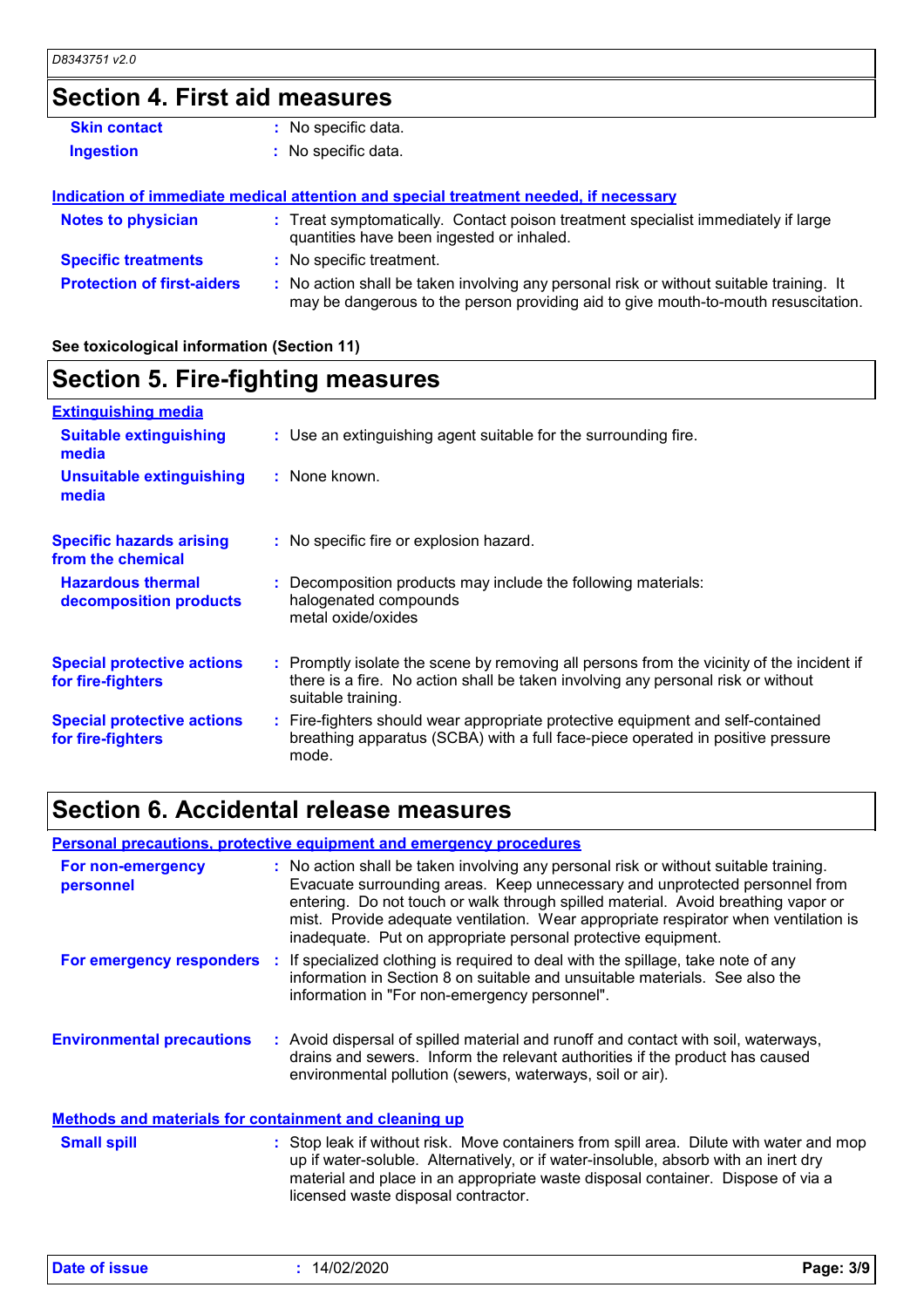# **Section 6. Accidental release measures**

| 13 for waste disposal. |
|------------------------|
|------------------------|

**See Section 1 for emergency contact information. See Section 8 for information on appropriate personal protective equipment. See Section 13 for additional waste treatment information.**

### **Section 7. Handling and storage**

**Precautions for safe handling**

| <b>Protective measures</b>                                                       | : Put on appropriate personal protective equipment (see Section 8). Do not ingest.<br>Avoid contact with eyes, skin and clothing. Avoid breathing vapor or mist. Keep in<br>the original container or an approved alternative made from a compatible material,<br>kept tightly closed when not in use. Empty containers retain product residue and<br>can be hazardous. Do not reuse container.                                                                                                                                                                                  |  |
|----------------------------------------------------------------------------------|----------------------------------------------------------------------------------------------------------------------------------------------------------------------------------------------------------------------------------------------------------------------------------------------------------------------------------------------------------------------------------------------------------------------------------------------------------------------------------------------------------------------------------------------------------------------------------|--|
| <b>Advice on general</b><br>occupational hygiene                                 | : Eating, drinking and smoking should be prohibited in areas where this material is<br>handled, stored and processed. Workers should wash hands and face before<br>eating, drinking and smoking. Remove contaminated clothing and protective<br>equipment before entering eating areas. See also Section 8 for additional<br>information on hygiene measures.                                                                                                                                                                                                                    |  |
| <b>Conditions for safe storage,</b><br>including any<br><b>incompatibilities</b> | Store in accordance with local regulations. Store in original container protected<br>from direct sunlight in a dry, cool and well-ventilated area, away from incompatible<br>materials (see Section 10) and food and drink. Keep container tightly closed and<br>sealed until ready for use. Containers that have been opened must be carefully<br>resealed and kept upright to prevent leakage. Do not store in unlabeled containers.<br>Use appropriate containment to avoid environmental contamination. See Section 10<br>for incompatible materials before handling or use. |  |
| Do not store above the<br>following temperature                                  | :30 °C                                                                                                                                                                                                                                                                                                                                                                                                                                                                                                                                                                           |  |

# **Section 8. Exposure controls and personal protection**

| <b>Control parameters</b>                         |                                                                                                                                                                                                                                                                                                                                 |
|---------------------------------------------------|---------------------------------------------------------------------------------------------------------------------------------------------------------------------------------------------------------------------------------------------------------------------------------------------------------------------------------|
| <b>Australia</b>                                  |                                                                                                                                                                                                                                                                                                                                 |
| <b>Occupational exposure limits</b>               |                                                                                                                                                                                                                                                                                                                                 |
| None.                                             |                                                                                                                                                                                                                                                                                                                                 |
| <b>New Zealand</b>                                |                                                                                                                                                                                                                                                                                                                                 |
| <b>Occupational exposure limits</b>               | : No exposure standard allocated.                                                                                                                                                                                                                                                                                               |
| <b>Appropriate engineering</b><br><b>controls</b> | : Good general ventilation should be sufficient to control worker exposure to airborne<br>contaminants.                                                                                                                                                                                                                         |
| <b>Environmental exposure</b><br><b>controls</b>  | : Emissions from ventilation or work process equipment should be checked to ensure<br>they comply with the requirements of environmental protection legislation. In some<br>cases, fume scrubbers, filters or engineering modifications to the process<br>equipment will be necessary to reduce emissions to acceptable levels. |

**Individual protection measures**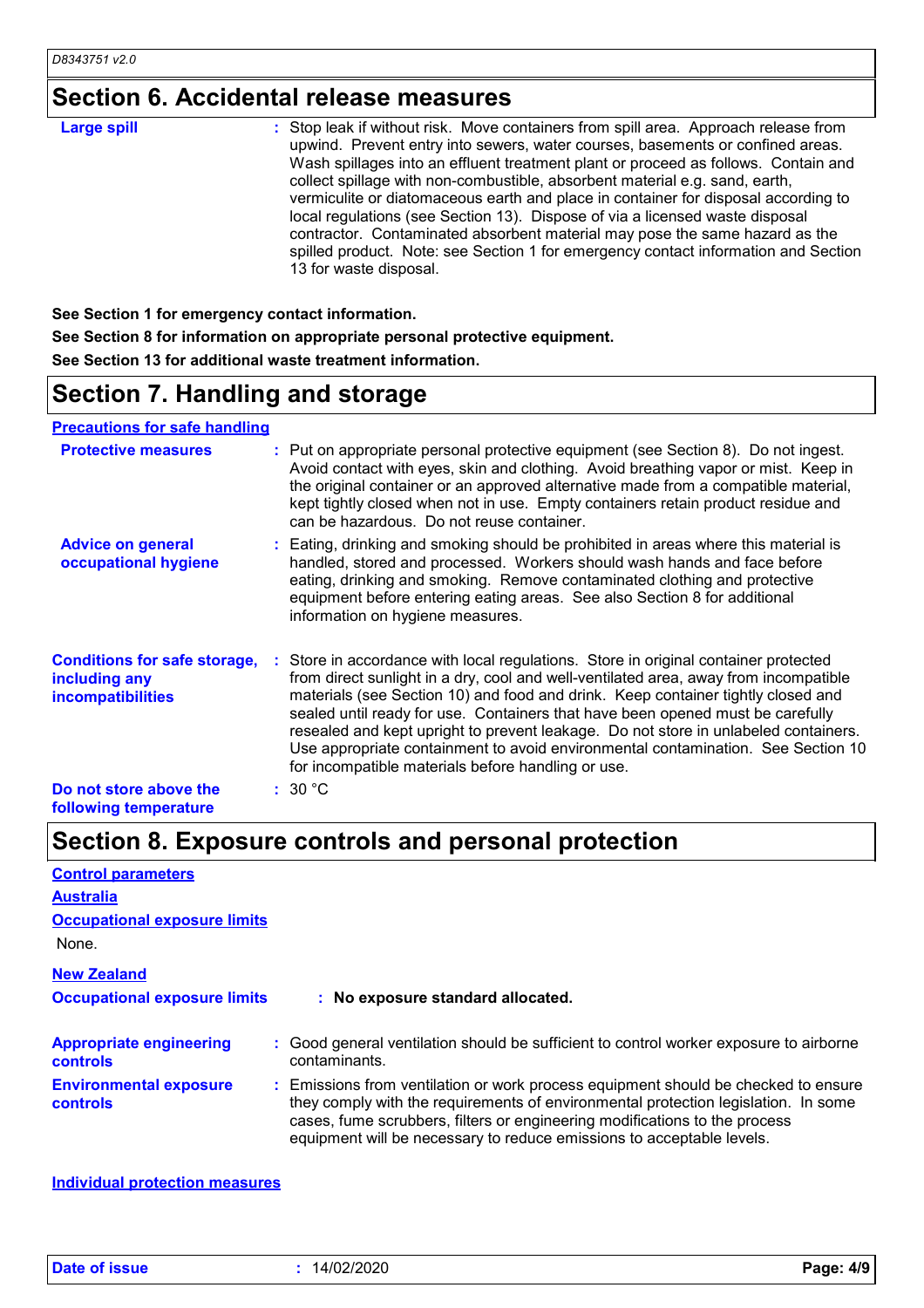# **Section 8. Exposure controls and personal protection**

| <b>Hygiene measures</b>       | : Wash hands, forearms and face thoroughly after handling chemical products, before<br>eating, smoking and using the lavatory and at the end of the working period.<br>Appropriate techniques should be used to remove potentially contaminated clothing.<br>Wash contaminated clothing before reusing. Ensure that eyewash stations and<br>safety showers are close to the workstation location.                      |
|-------------------------------|------------------------------------------------------------------------------------------------------------------------------------------------------------------------------------------------------------------------------------------------------------------------------------------------------------------------------------------------------------------------------------------------------------------------|
| <b>Eye/face protection</b>    | Safety eyewear complying with an approved standard should be used when a risk<br>assessment indicates this is necessary to avoid exposure to liquid splashes, mists,<br>gases or dusts. If contact is possible, the following protection should be worn,<br>unless the assessment indicates a higher degree of protection: chemical splash<br>goggles.                                                                 |
| <b>Skin protection</b>        |                                                                                                                                                                                                                                                                                                                                                                                                                        |
| <b>Hand protection</b>        | Considering the parameters specified by the glove manufacturer, check during use<br>that the gloves are still retaining their protective properties. It should be noted that<br>the time to breakthrough for any glove material may be different for different glove<br>manufacturers. In the case of mixtures, consisting of several substances, the<br>protection time of the gloves cannot be accurately estimated. |
| <b>Body protection</b>        | Personal protective equipment for the body should be selected based on the task<br>being performed and the risks involved and should be approved by a specialist<br>before handling this product.                                                                                                                                                                                                                      |
| <b>Other skin protection</b>  | Appropriate footwear and any additional skin protection measures should be<br>selected based on the task being performed and the risks involved and should be<br>approved by a specialist before handling this product.                                                                                                                                                                                                |
| <b>Respiratory protection</b> | Based on the hazard and potential for exposure, select a respirator that meets the<br>appropriate standard or certification. Respirators must be used according to a<br>respiratory protection program to ensure proper fitting, training, and other important<br>aspects of use.                                                                                                                                      |

# **Section 9. Physical and chemical properties**

| <b>Appearance</b>                                 |                                                          |
|---------------------------------------------------|----------------------------------------------------------|
| <b>Physical state</b>                             | $:$ Liquid.                                              |
| <b>Color</b>                                      | : Clear.                                                 |
| Odor                                              | : Citrus                                                 |
| <b>Odor threshold</b>                             | Not available.                                           |
| pH                                                | $: 2.7 \text{ to } 3.3$                                  |
| <b>Melting point</b>                              | : Not available.                                         |
| <b>Boiling point</b>                              | : Not available.                                         |
| <b>Flash point</b>                                | : Closed cup: >93.3°C (>199.9°F)                         |
| <b>Evaporation rate</b>                           | : Not available.                                         |
| <b>Flammability (solid, gas)</b>                  | : Not available.                                         |
| Lower and upper explosive<br>(flammable) limits   | : Not available.                                         |
| <b>Vapor pressure</b>                             | : Not available.                                         |
| <b>Vapor density</b>                              | : Not available.                                         |
| <b>Relative density</b>                           | $: 1.006$ to 1.026                                       |
| <b>Solubility</b>                                 | : Easily soluble in the following materials: cold water. |
| <b>Solubility in water</b>                        | : Not available.                                         |
| <b>Partition coefficient: n-</b><br>octanol/water | : Not available.                                         |
| <b>Auto-ignition temperature</b>                  | : Not available.                                         |
| <b>Decomposition temperature</b>                  | : Not available.                                         |
| <b>Viscosity</b>                                  | : Not available.                                         |
| Flow time (ISO 2431)                              | : Not available.                                         |
|                                                   |                                                          |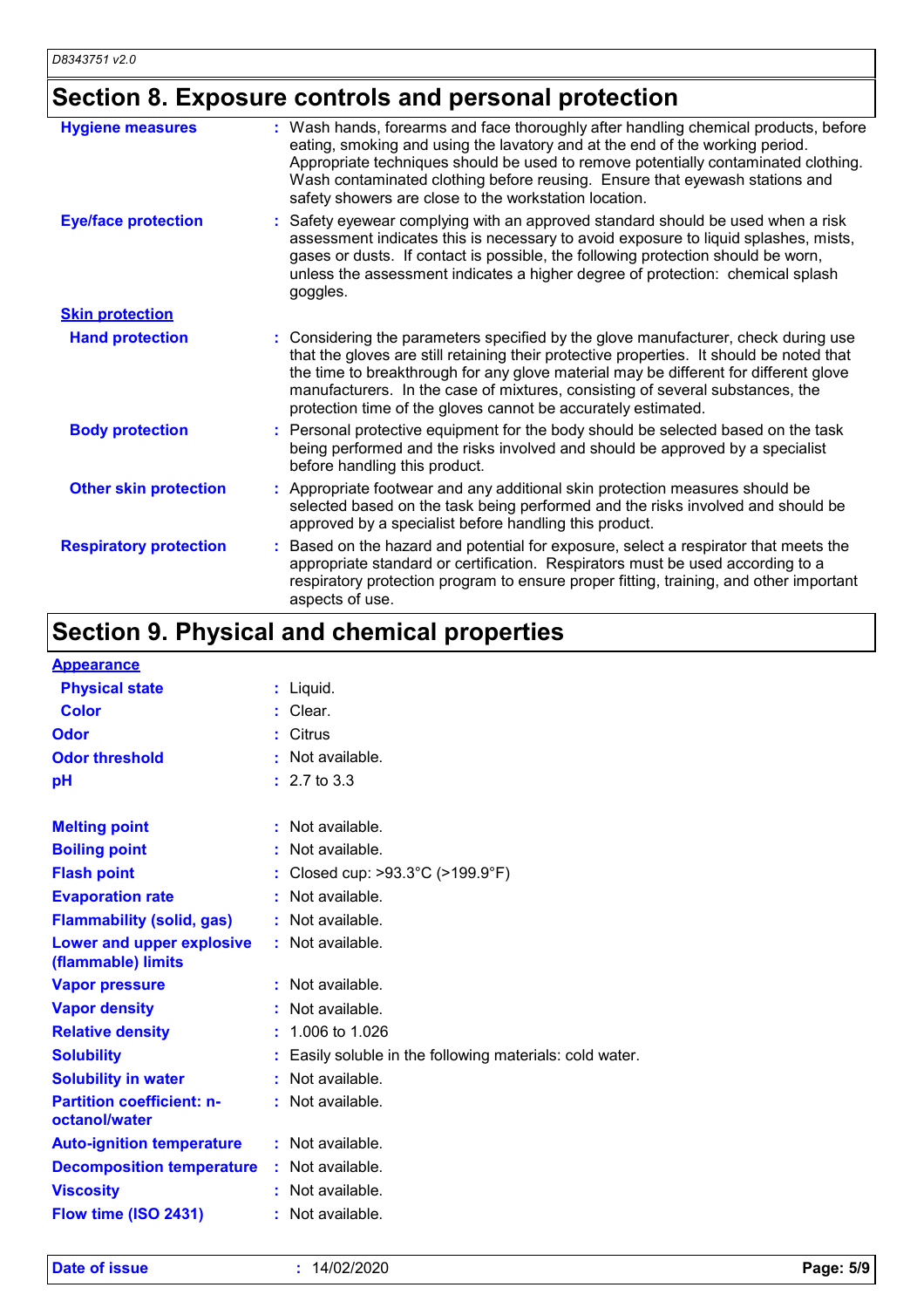# **Section 10. Stability and reactivity**

| <b>Reactivity</b>                            | : No specific test data related to reactivity available for this product or its ingredients.              |
|----------------------------------------------|-----------------------------------------------------------------------------------------------------------|
| <b>Chemical stability</b>                    | : The product is stable.                                                                                  |
| <b>Possibility of hazardous</b><br>reactions | : Under normal conditions of storage and use, hazardous reactions will not occur.                         |
| <b>Conditions to avoid</b>                   | : No specific data.                                                                                       |
| <b>Incompatible materials</b>                | : No specific data.                                                                                       |
| <b>Hazardous decomposition</b><br>products   | : Under normal conditions of storage and use, hazardous decomposition products<br>should not be produced. |

# **Section 11. Toxicological information**

### **Information on toxicological effects**

| <b>Product/ingredient name</b>                          | <b>Result</b>                                                       | <b>Species</b> |              | <b>Dose</b> |                             | <b>Exposure</b>    |
|---------------------------------------------------------|---------------------------------------------------------------------|----------------|--------------|-------------|-----------------------------|--------------------|
| sodium hypochlorite                                     | LD50 Oral                                                           | Rat            |              |             | 1100 mg/kg<br>$\mathbf{r}$  |                    |
| <b>Conclusion/Summary</b>                               | : Based on available data, the classification criteria are not met. |                |              |             |                             |                    |
| <b>Irritation/Corrosion</b>                             |                                                                     |                |              |             |                             |                    |
| <b>Product/ingredient name</b>                          | <b>Result</b>                                                       | <b>Species</b> | <b>Score</b> |             | <b>Exposure</b>             | <b>Observation</b> |
| sodium hypochlorite                                     | Eyes - Mild irritant                                                | Rabbit         |              |             | 1.31                        |                    |
|                                                         | Eyes - Moderate irritant                                            | Rabbit         |              |             | milligrams<br>10 milligrams | $\overline{a}$     |
| <b>Conclusion/Summary</b>                               |                                                                     |                |              |             |                             |                    |
| <b>Skin</b>                                             | : Based on available data, the classification criteria are not met. |                |              |             |                             |                    |
| <b>Eyes</b>                                             | Based on Calculation method: May cause eye irritation.              |                |              |             |                             |                    |
| <b>Respiratory</b>                                      | : Based on available data, the classification criteria are not met. |                |              |             |                             |                    |
| <b>Sensitization</b>                                    |                                                                     |                |              |             |                             |                    |
| Not available.                                          |                                                                     |                |              |             |                             |                    |
| <b>Conclusion/Summary</b>                               |                                                                     |                |              |             |                             |                    |
| <b>Skin</b>                                             | : Based on available data, the classification criteria are not met. |                |              |             |                             |                    |
| <b>Respiratory</b>                                      | : Based on available data, the classification criteria are not met. |                |              |             |                             |                    |
| <b>Mutagenicity</b>                                     |                                                                     |                |              |             |                             |                    |
| Not available.                                          |                                                                     |                |              |             |                             |                    |
| <b>Conclusion/Summary</b>                               | : Based on available data, the classification criteria are not met. |                |              |             |                             |                    |
| <b>Carcinogenicity</b>                                  |                                                                     |                |              |             |                             |                    |
| Not available.                                          |                                                                     |                |              |             |                             |                    |
| <b>Conclusion/Summary</b>                               | : Based on available data, the classification criteria are not met. |                |              |             |                             |                    |
| <b>Reproductive toxicity</b>                            |                                                                     |                |              |             |                             |                    |
| Not available.                                          |                                                                     |                |              |             |                             |                    |
| <b>Conclusion/Summary</b>                               | : Based on available data, the classification criteria are not met. |                |              |             |                             |                    |
| <b>Teratogenicity</b>                                   |                                                                     |                |              |             |                             |                    |
| Not available.                                          |                                                                     |                |              |             |                             |                    |
| <b>Conclusion/Summary</b>                               | : Based on available data, the classification criteria are not met. |                |              |             |                             |                    |
| <b>Specific target organ toxicity (single exposure)</b> |                                                                     |                |              |             |                             |                    |
|                                                         |                                                                     |                |              |             |                             | Page: 6/9          |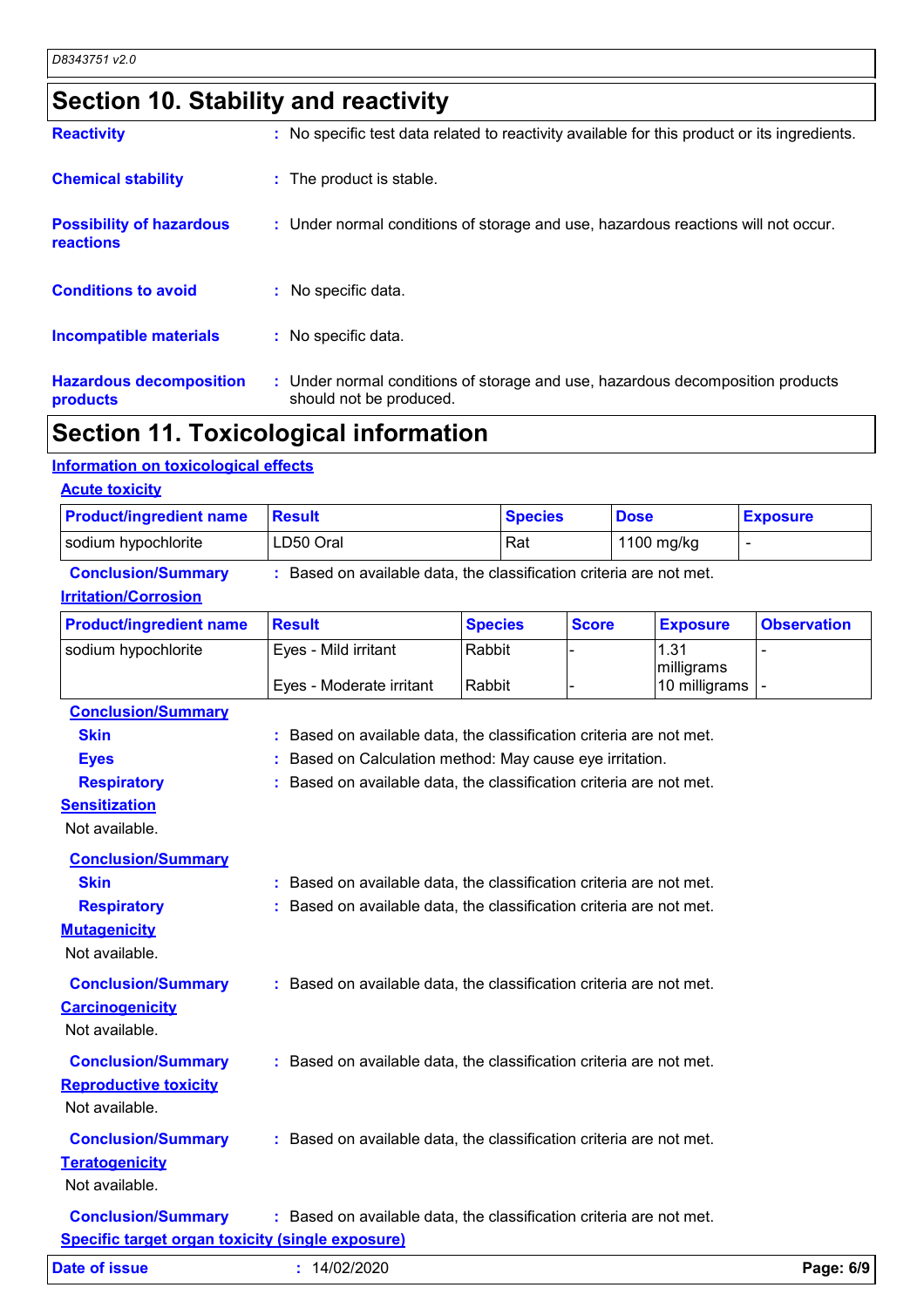# **Section 11. Toxicological information**

Not available.

### **Specific target organ toxicity (repeated exposure)** Not available.

**Aspiration hazard**

Not available.

| <b>Information on the likely</b> | : Not available. |
|----------------------------------|------------------|
|                                  |                  |

### **routes of exposure Potential acute health effects**

| . VIVIIIMI WYMIY IIVMIII VIIVVIV |                                                     |
|----------------------------------|-----------------------------------------------------|
| <b>Eye contact</b>               | : Causes serious eye irritation.                    |
| <b>Inhalation</b>                | : No known significant effects or critical hazards. |
| <b>Skin contact</b>              | : No known significant effects or critical hazards. |
| <b>Ingestion</b>                 | : No known significant effects or critical hazards. |
|                                  |                                                     |

### **Symptoms related to the physical, chemical and toxicological characteristics**

| Eye contact         | : Adverse symptoms may include the following:<br>pain or irritation<br>watering<br>redness |
|---------------------|--------------------------------------------------------------------------------------------|
| <b>Inhalation</b>   | : No specific data.                                                                        |
| <b>Skin contact</b> | : No specific data.                                                                        |
| <b>Ingestion</b>    | : No specific data.                                                                        |

### **Delayed and immediate effects and also chronic effects from short and long term exposure**

| <b>Short term exposure</b>                        |                                                                     |
|---------------------------------------------------|---------------------------------------------------------------------|
| <b>Potential immediate</b><br>effects             | $:$ Not available.                                                  |
| <b>Potential delayed effects</b>                  | : Not available.                                                    |
| <b>Long term exposure</b>                         |                                                                     |
| <b>Potential immediate</b><br>effects             | $:$ Not available.                                                  |
| <b>Potential delayed effects : Not available.</b> |                                                                     |
| <b>Potential chronic health effects</b>           |                                                                     |
| Not available.                                    |                                                                     |
| <b>Conclusion/Summary</b>                         | : Based on available data, the classification criteria are not met. |
| <b>General</b>                                    | : No known significant effects or critical hazards.                 |
| <b>Carcinogenicity</b>                            | : No known significant effects or critical hazards.                 |
| <b>Mutagenicity</b>                               | : No known significant effects or critical hazards.                 |
| <b>Teratogenicity</b>                             | : No known significant effects or critical hazards.                 |
| <b>Developmental effects</b>                      | : No known significant effects or critical hazards.                 |
| <b>Fertility effects</b>                          | : No known significant effects or critical hazards.                 |

### **Numerical measures of toxicity**

### **Acute toxicity estimates**

Not available.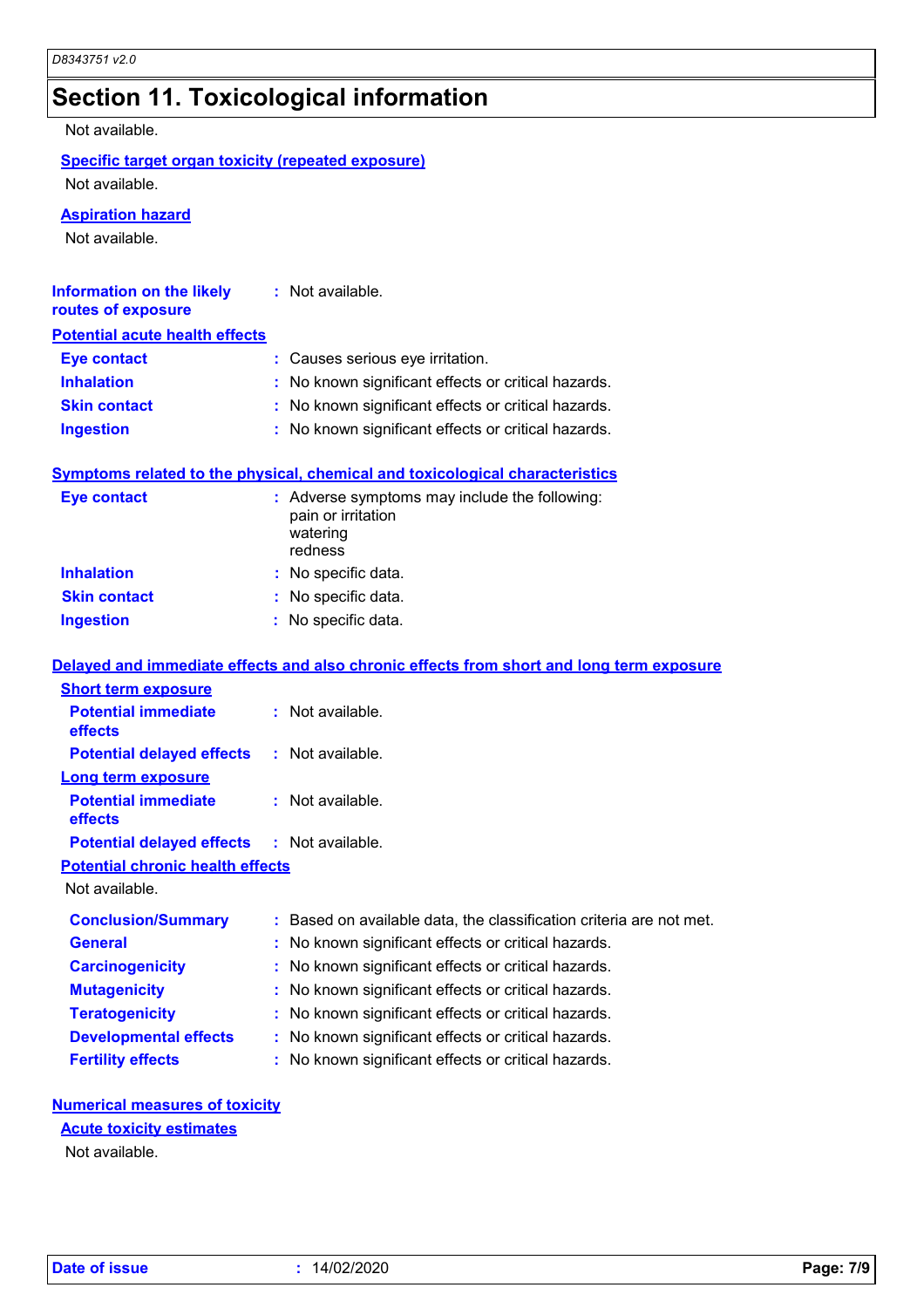**Toxicity**

# **Section 12. Ecological information**

| <b>Product/ingredient name</b> | <b>Result</b>                      | <b>Species</b>                                                                | <b>Exposure</b> |
|--------------------------------|------------------------------------|-------------------------------------------------------------------------------|-----------------|
| sodium hypochlorite            | Acute EC50 0.67 mg/l Marine water  | Algae - Phaeodactylum<br>tricornutum - Exponential<br>growth phase            | 96 hours        |
|                                | Acute LC50 56400 µg/l Marine water | Crustaceans - Palaemonetes<br>pugio                                           | 48 hours        |
|                                | Acute LC50 32 µg/l Fresh water     | Daphnia - Daphnia magna                                                       | 48 hours        |
|                                | Acute LC50 32 µg/l Marine water    | Fish - Oncorhynchus kisutch -<br>Juvenile (Fledgling, Hatchling,<br>Weanling) | 96 hours        |
|                                | Chronic NOEC 0.5 mg/l Marine water | Algae - Isochrysis galbana -<br>Exponential growth phase                      | 96 hours        |
|                                | Chronic NOEC 0.1 ppm Fresh water   | Fish - Cyprinus carpio - Young                                                | 30 days         |

**Conclusion/Summary :** Based on available data, the classification criteria are not met.

### **Persistence and degradability**

**Conclusion/Summary :** Based on available data, the classification criteria are not met.

### **Bioaccumulative potential**

Not available.

### **Mobility in soil**

**Soil/water partition coefficient (KOC) :** Not available.

#### **Other adverse effects** : No known significant effects or critical hazards.

### **Section 13. Disposal considerations**

| <b>Disposal methods</b> | : The generation of waste should be avoided or minimized wherever possible.<br>Disposal of this product, solutions and any by-products should at all times comply<br>with the requirements of environmental protection and waste disposal legislation<br>and any regional local authority requirements. Dispose of surplus and non-<br>recyclable products via a licensed waste disposal contractor. Waste should not be<br>disposed of untreated to the sewer unless fully compliant with the requirements of<br>all authorities with jurisdiction. Waste packaging should be recycled. Incineration or<br>landfill should only be considered when recycling is not feasible. This material and |
|-------------------------|--------------------------------------------------------------------------------------------------------------------------------------------------------------------------------------------------------------------------------------------------------------------------------------------------------------------------------------------------------------------------------------------------------------------------------------------------------------------------------------------------------------------------------------------------------------------------------------------------------------------------------------------------------------------------------------------------|
|                         | its container must be disposed of in a safe way. Care should be taken when<br>handling emptied containers that have not been cleaned or rinsed out. Empty<br>containers or liners may retain some product residues. Avoid dispersal of spilled                                                                                                                                                                                                                                                                                                                                                                                                                                                   |
|                         | material and runoff and contact with soil, waterways, drains and sewers.                                                                                                                                                                                                                                                                                                                                                                                                                                                                                                                                                                                                                         |

# **Section 14. Transport information**

|                                      | <b>ADG</b>               | <b>ADR/RID</b> | <b>IMDG</b>    | <b>IATA</b>    |
|--------------------------------------|--------------------------|----------------|----------------|----------------|
| <b>UN number</b>                     | Not regulated.           | Not regulated. | Not regulated. | Not regulated. |
| <b>UN proper</b><br>shipping name    |                          |                |                |                |
| <b>Transport hazard</b><br>class(es) | $\overline{\phantom{0}}$ |                |                |                |
| <b>Packing group</b>                 | $\qquad \qquad$          |                |                |                |
| <b>Date of issue</b>                 | 14/02/2020               |                |                | Page: 8/9      |